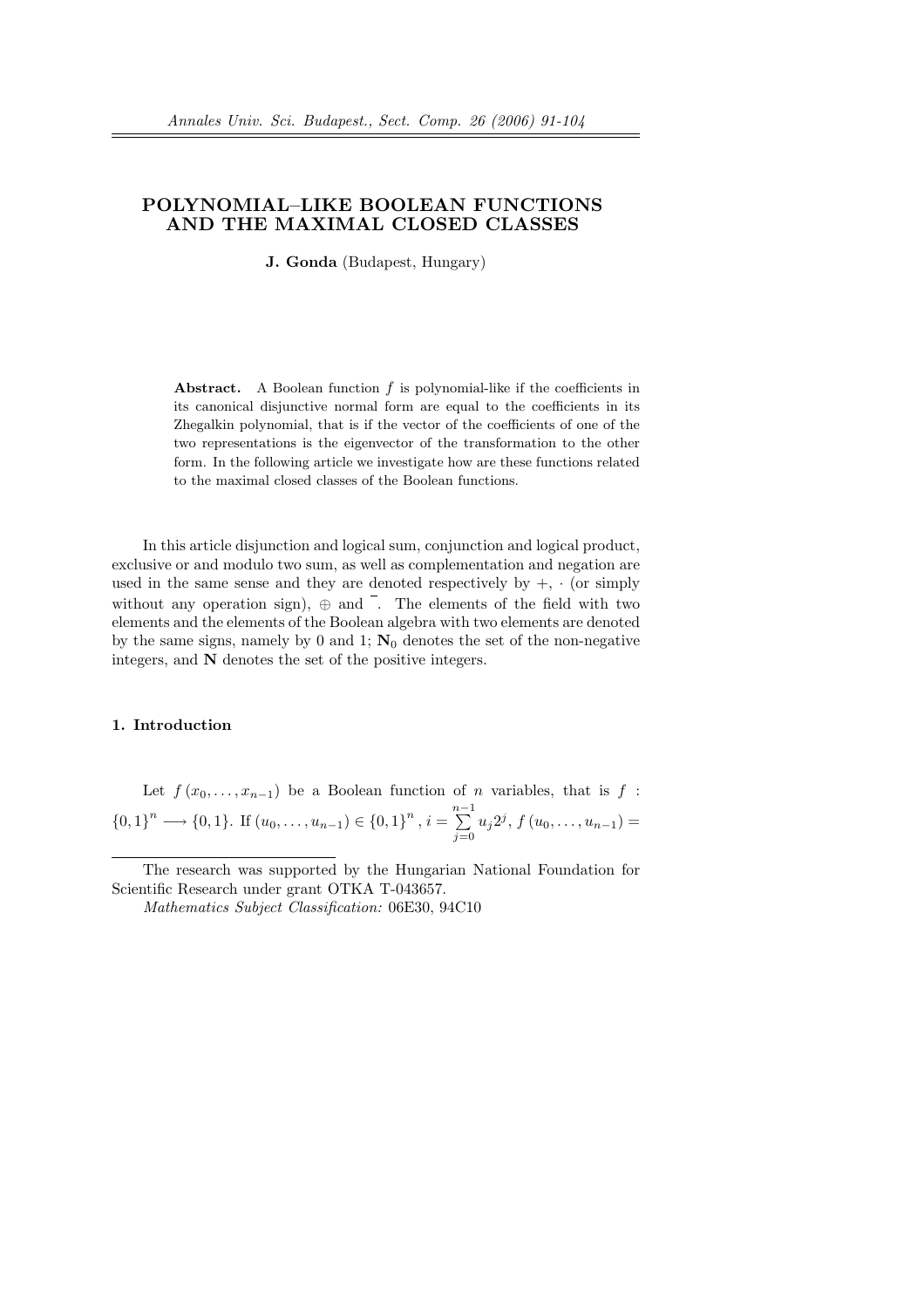$= \alpha_i$  and  $l = \sum_{i=1}^{2^n - 1}$  $\sum_{j=0}^{\infty} \alpha_j 2^j$ , then f can be denoted by  $f_l^{(n)}$  $l_l^{(n)}$ , and it is uniquely determined by a  $2^n$ -long series composed by the  $\alpha_i$ -s ordered by their indices. If  $(a_0, \ldots, a_{n-1}) \in \{0,1\}^n$  is a given *n*-tuple and  $f(x_0, \ldots, x_{n-1}) = \prod^{n-1}$  $\prod_{j=0} (\overline{a_j} \oplus x_j)$ then  $\alpha_i = f(u_0, \ldots, u_{n-1}) = 1$  if and only if  $(u_0, \ldots, u_{n-1}) = (a_0, \ldots, a_{n-1}).$ This function is denoted by  $m_k^{(n)}$  $\binom{n}{k}$ , that is

(1) 
$$
m_k^{(n)} = \prod_{j=0}^{n-1} (\overline{a_j} \oplus x_j),
$$

where  $k = \sum_{n=1}^{n-1}$  $\sum_{j=0} a_j 2^j$  and it is called the k-th minterm of n variables. Then

(2) 
$$
f_l^{(n)} = \sum_{i=0}^{2^n - 1} \alpha_i m_i^{(n)}
$$

and this sum of the minterms is the canonical disjunctive normal form of  $f_l^{(n)}$  $\frac{1}{l}$ . The series of the  $\alpha_i$ -s ordered by their indices is the spectrum of the canonical disjunctive normal form of the *l*-th Boolean function  $f_l^{(n)}$  $\ell^{(n)}$  of *n* variables.

Another possibility to determine a Boolean function is the so called Zhegalkin polynomial. If  $(a_0, \ldots, a_{n-1}) \in \{0,1\}^n$  is a given *n*-tuple, again, and  $k = \sum_{n=1}^{n-1}$  $\sum_{j=0} a_j 2^j$ , then

(3) 
$$
S_k^{(n)} = \prod_{j=0}^{n-1} (\overline{a_j} + x_j)
$$

is the k-th monom of n variables. Let  $k_0, \ldots, k_{2n-1}$  be a  $2^n$ -long series of 0-s and 1-s, then

(4) 
$$
f = \bigoplus_{i=0}^{2^{n}-1} k_{i} S_{i}^{(n)}
$$

is a uniquely determined Boolean function of  $n$  variables, and conversely, to every Boolean function f of n variables belongs a uniquely determined  $2^n$ -long series  $k_0, \ldots, k_{2n-1}$  of 0-s and 1-s so that  $f = \bigoplus_{i=0}^{2^n-1} k_i S_i^{(n)}$ . Now the series of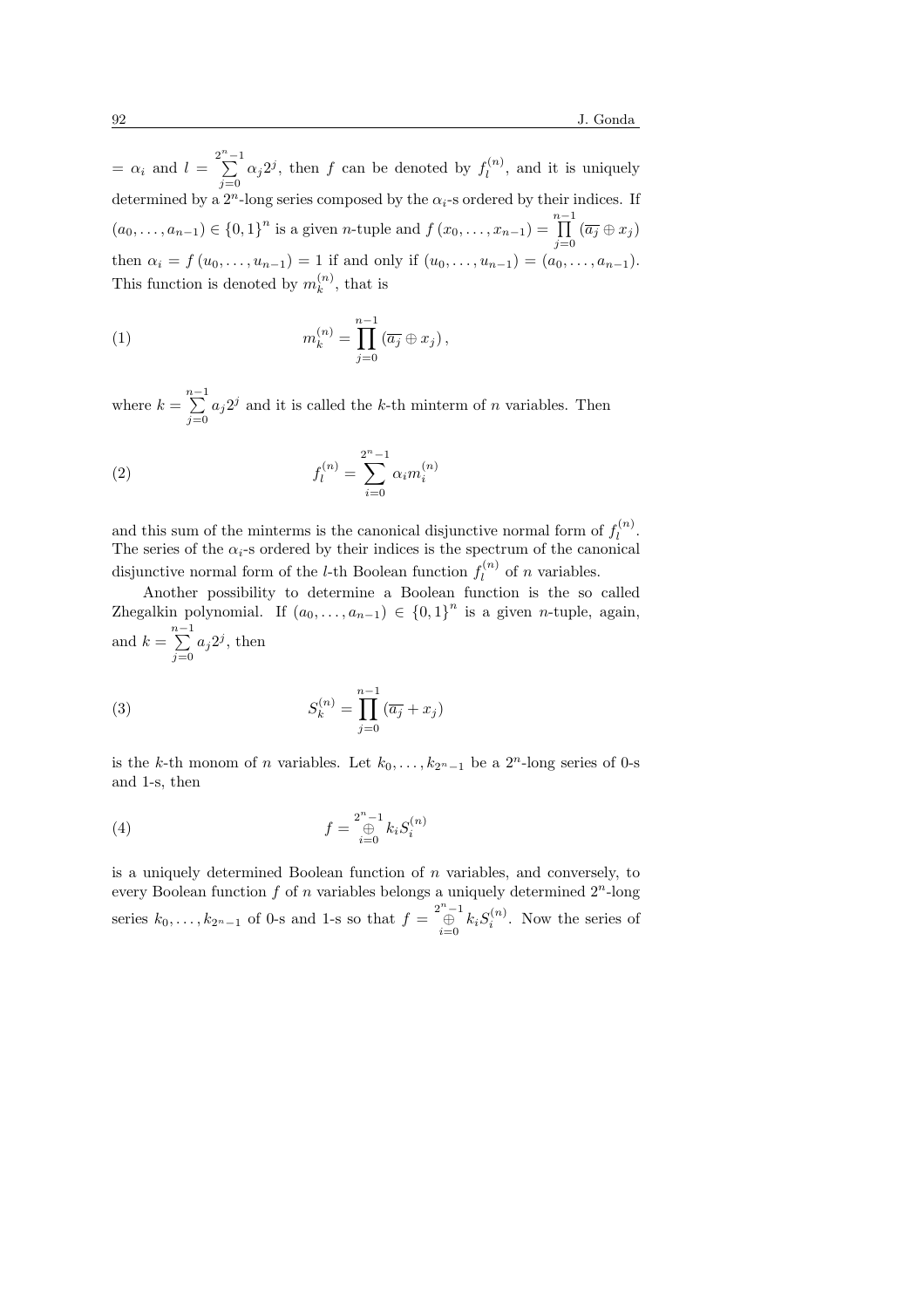the coefficients of  $k_0, \ldots, k_{2n-1}$  is the spectrum of the Zhegalkin polynomial of the function.

There is a simple connection between the two above mentioned representations of the same Boolean function: if  $\alpha$  is the spectrum of the disjunctive normal form of the function and  $k$  is the spectrum of the Zhegalkin polynomial of the same function then

(5) k = A(n)α,

where

(6) 
$$
\mathbf{A}^{(n)} = \begin{cases} \begin{bmatrix} 1 \end{bmatrix} & \text{if } n = 0, \\ \begin{bmatrix} \mathbf{A}^{(n-1)} & \mathbf{0}^{(n-1)} \\ \mathbf{A}^{(n-1)} & \mathbf{A}^{(n-1)} \end{bmatrix} & \text{if } n \in \mathbb{N} \end{cases}
$$

 $(\mathbf{A}^{(n)}$  is a  $2^n \times 2^n$  matrix and  $\mathbf{0}^{(n)}$  is the  $2^n \times 2^n$  zero matrix), and

(7) 
$$
\left(\mathbf{A}^{(n)}\right)^{-1} = \mathbf{A}^{(n)}
$$

for any nonnegative integer  $n$ .

Let  $f(x_0, \ldots, x_{n-1})$  be a Boolean function of n variables. Then f is

- 0-preserving if and only if  $f(0,\ldots,0)=0$ ;
- 1-preserving if and only if  $f(1,\ldots,1)=1$ ;
- self-dual if and only if  $f(\overline{u_0}, \ldots, \overline{u_{n-1}}) = \overline{f(u_0, \ldots, u_{n-1})}$  for any  $(u_0, \ldots, u_{n-1}) \in \{0, 1\}^n;$
- monotone if and only if  $f(u_0, \ldots, u_{n-1}) \leq f(v_0, \ldots, v_{n-1})$  in all of the cases when  $u_i \leq v_i$  for every  $n > i \in \mathbb{N}_0$ ;
- affine if and only if  $f = c \bigoplus_{i=0}^{n-1} c_i x_i$  where c and the  $c_i$ -s are either 0 or 1 and linear if and only if affine and  $c = 0$ .

Let  $T_0$ ,  $T_1$ ,  $SF$ , M and A denote the set of zero preserving, one preserving, self-dual, monotone and affine Boolean functions, respectively. As these sets are closed classes of the set B of all of the Boolean functions, so if  $C$  is such a subset of B that its closure is B, then C has to contain a not 0 preserving, a not 1 preserving, a not self-dual, a nonmonotone and a nonaffine function (not unconditionally different from each other). The before-mentioned classes of the Boolean functions are maximal, and a not 1 preserving function is either not self-dual or not 0 preserving, so four functions are enough to generate each Boolean function. If C is minimal with respect to the property generating  $B$ , then  $C$  is a basis of  $B$ . It follows from the previous statements that a basis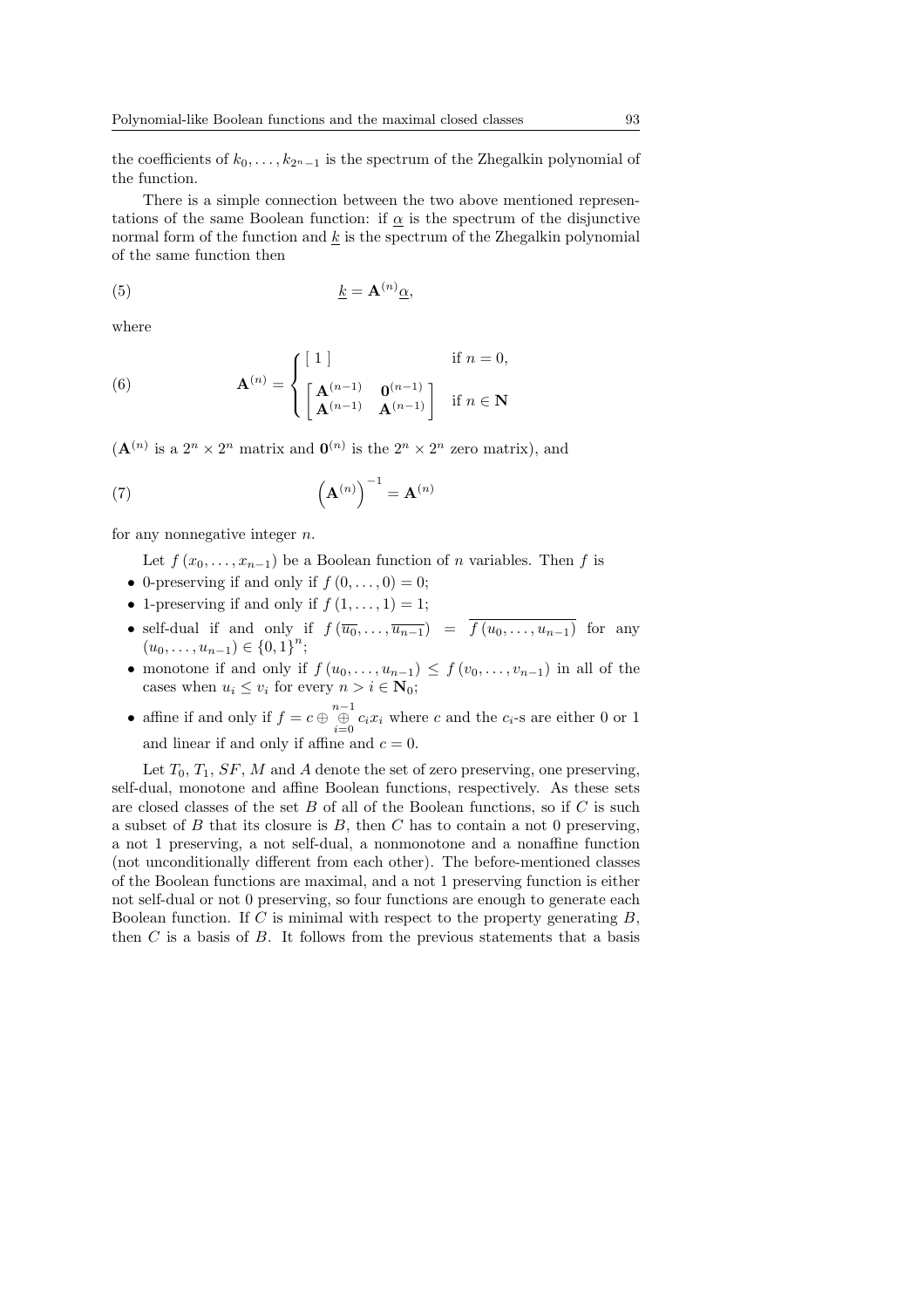contains at most four Boolean functions. If a function itself is the basis of B, then it is a universal Boolean function. Universal Boolean functions are for instance the Sheffer function and the Peirce function, that is the NAND and the NOR functions.

We refer to a Boolean function as a polynomial-like Boolean function if and only if the spectra belonging to its canonical disjunctive normal form and its Zhegalkin polynomial are identical, that is, if  $k = \alpha$ . Both of the Boolean functions of zero variables are polynomial-like. If  $n$  is a positive integer then the set of the polynomial-like Boolean functions of n variables is a  $2^{n-1}$ -dimensional subspace of the  $2<sup>n</sup>$ -dimensional space of all of the Boolean functions of n variables, so there are altogether  $2^{2^{n-1}}$  polynomial-like Boolean functions of n variables. The Boolean function f of n variables determined by  $\alpha$  as the spectrum of its canonical disjunctive normal form is polynomial-like if and only if

(8) 
$$
\underline{\alpha} = \begin{bmatrix} \mathbf{A}^{(n-1)} + \mathbf{I}^{(n-1)} \\ \mathbf{I}^{(n-1)} \end{bmatrix} \underline{u},
$$

where  $I^{(n)}$  is the  $2^n \times 2^n$  identity matrix, and  $\underline{u}$  is an arbitrary element of the  $2^{n-1}$ -dimensional linear space over  $\mathbf{F}_2$ , that is  $\underline{u}$  is the spectrum of the canonical disjunctive normal form of an arbitrary Boolean function of  $n-1$  variables [3]. In another way, if the spectrum of the canonical disjunctive normal form of the Boolean function  $f$  of  $n$  variables is

(9) 
$$
\underline{\alpha} = \begin{bmatrix} \alpha_0 \\ \vdots \\ \alpha_{2^{n-1}-1} \\ \alpha_{2^{n-1}} \\ \vdots \\ \alpha_{2^{n}-1} \end{bmatrix} = \left[ \underline{\alpha}^{(0)} \atop \underline{\alpha}^{(1)} \right],
$$

then f is polynomial-like if and only if  $\alpha^{(0)} = (\mathbf{A}^{(n-1)} + \mathbf{I}^{(n-1)}) \alpha^{(1)}$ . This means that if  $\alpha$  is the spectrum of the canonical disjunctive normal form of an arbitrary Boolean function  $f_1$  of  $n-1$  variables, and  $f_0$  is the Boolean an arbitrary boolean function  $J_1$  or  $n-1$  variables, and  $J_0$  is the boolean<br>function with  $({\bf A}^{(n-1)} + {\bf I}^{(n-1)}) \alpha$  as the spectrum of its canonical disjunctive normal form, then  $f = \overline{x}_{n-1}f_0 + x_{n-1}f_1$  is a polynomial-like Boolean function of n variables  $(x_{n-1}$  is the new variable). Of course if f is a polynomial-like Boolean function and  $\alpha$  is the spectrum of its canonical disjunctive normal form, then  $\alpha$  is the spectrum of its Zhegalkin polynomial, too. From the previous results follows that for any positive integer n,  $f_0^{(n)}$ ,  $f_{2^{2^n}}^{(n)}$  $f_{2^{2^n-1}-2}^{(n)}, f_{2^{2^n}}^{(n)}$  $f_{2^{2^{n}-1}}^{(n)}$  and  $f_{2^{2^{n}}}^{(n)}$  $2^{2^n}-2$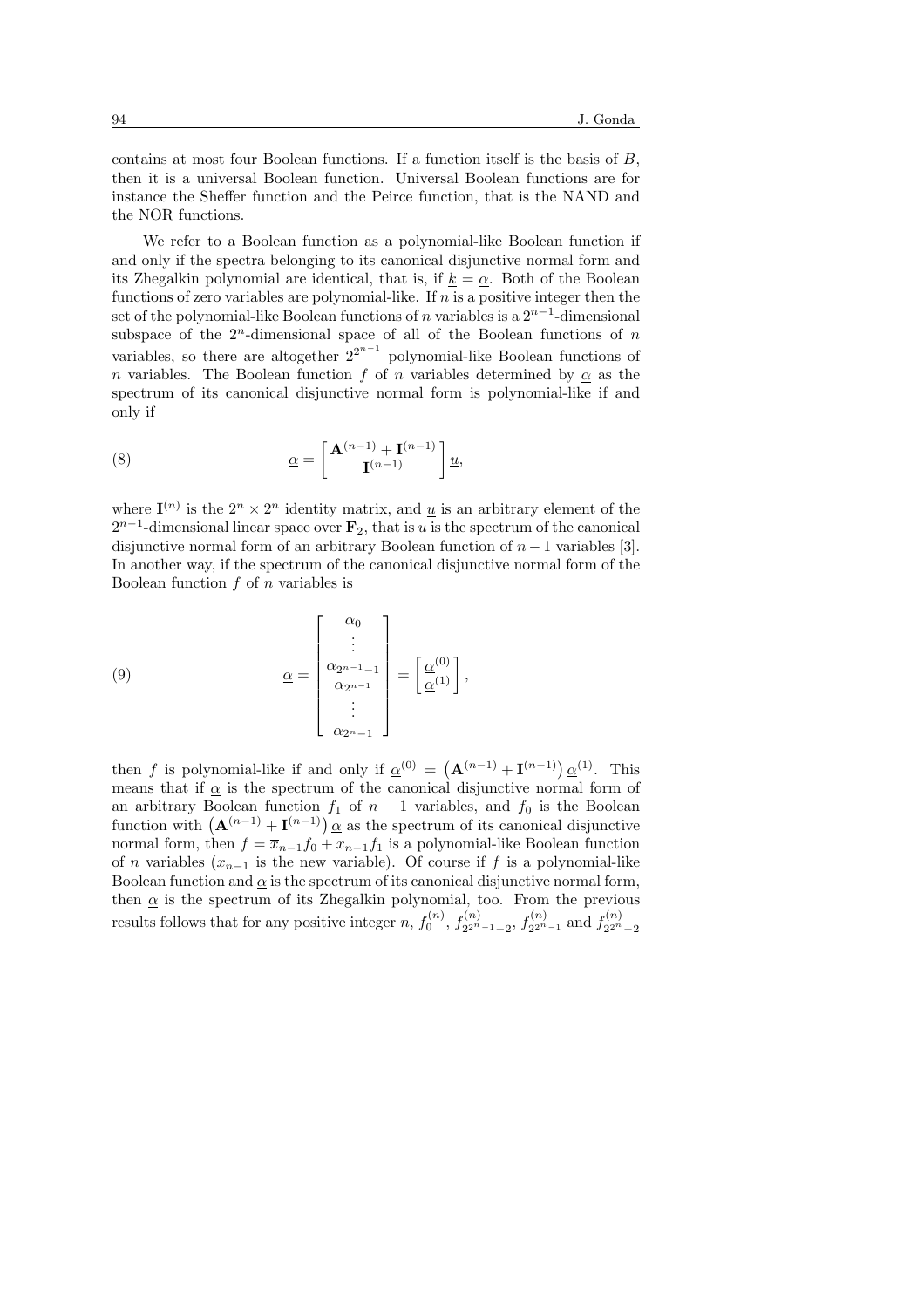are polynomial-like Boolean functions of n variables. If f is a polynomial-like Boolean function then all of its variables are essential.

#### 2. Development

Theorem 1. The index of a polynomial-like Boolean function of at least one variable is even.

Proof. This statement was proved in [4].

Corollary 1. A polynomial-like Boolean function of at least one variable is zero preserving.

**Proof.** This corollary is an almost obvious consequence of the previous theorem, but we give a formal proof for the sake of the completeness. Let

$$
f = \sum_{i=0}^{2^{n}-1} \alpha_i m_i^{(n)}, \text{ where } m_i^{(n)} = \prod_{j=0}^{n-1} \left( \overline{a}_i^{(i)} \oplus x_j \right) \text{ and } i = \sum_{j=0}^{n-1} a_j^{(i)} 2^j \text{ for every}
$$

 $2^n > i \in \mathbb{N}_0$ . Then  $t = \sum_{i=1}^{2^n - 1}$  $\sum_{j=0} \alpha_j 2^j$  is the index of f. A Boolean function is zero

preserving if and only if  $\alpha_0 = 0$ , and t is even if and only if  $\alpha_0 = 0$ . In Theorem 1 it was stated that the index of a polynomial-like Boolean function depending on at least one variable is even, so a polynomial-like Boolean function of  $n > 0$ variables is zero preserving.

**Theorem 2.** Exactly half of the polynomial-like Boolean functions is 1 preserving.

Proof.  $f_{2^{2n}}^{(n)}$  $2^{2^{n}-1}$  is a polynomial-like Boolean function of *n* variables, and  $\widetilde{f} = f \oplus f_{2^{2^n}}^{(n)}$  $x_2^{(n)}$ <sub>2<sup>2n</sup>-1</sub> if and only if  $f = \widetilde{f} \oplus f_{2^{2^n}}^{(n)}$  $\widetilde{Z}_{2^{2^{n}-1}}^{(n)}$ , furthermore  $\widetilde{f}$  is the function of the variables of the two functions so  $f \mapsto f \oplus f_{2n}^{(n)}$  $\chi^{(n)}_{2^{2n}-1}$  is a bijective involution on the set of the Boolean functions of  $n$  variables. In [4] it was proved that the EXCLUSIVE OR of two polynomial-like Boolean functions is a polynomiallike Boolean function, too, so  $\tilde{f}$  is polynomial-like if and only if f has the same property. But in  $\alpha$  belonging to  $f_{2^{2^n}}^{(n)}$  $2^{2^{n}-1}$  there is only one component with the value of 1, namely  $\alpha_{2^{n}-1}$ , so all of the components of f and  $f \oplus f_{2^{2^{n}}}^{(n)}$  $\binom{n}{2^{2^n-1}}$  are equal with the exception of that belonging to the index of  $2<sup>n</sup> - 1$ . This means that one and exactly one of the two functions is 1 preserving, and then the mapping  $f \mapsto f \oplus f_{2^{2^n}}^{(n)}$  $2^{2^{n}-1}$  is one to one from the set of the 1 preserving polynomial-like Boolean functions of  $n$  variables onto the set of the polynomial-like Boolean functions of the same variables not preserving 1.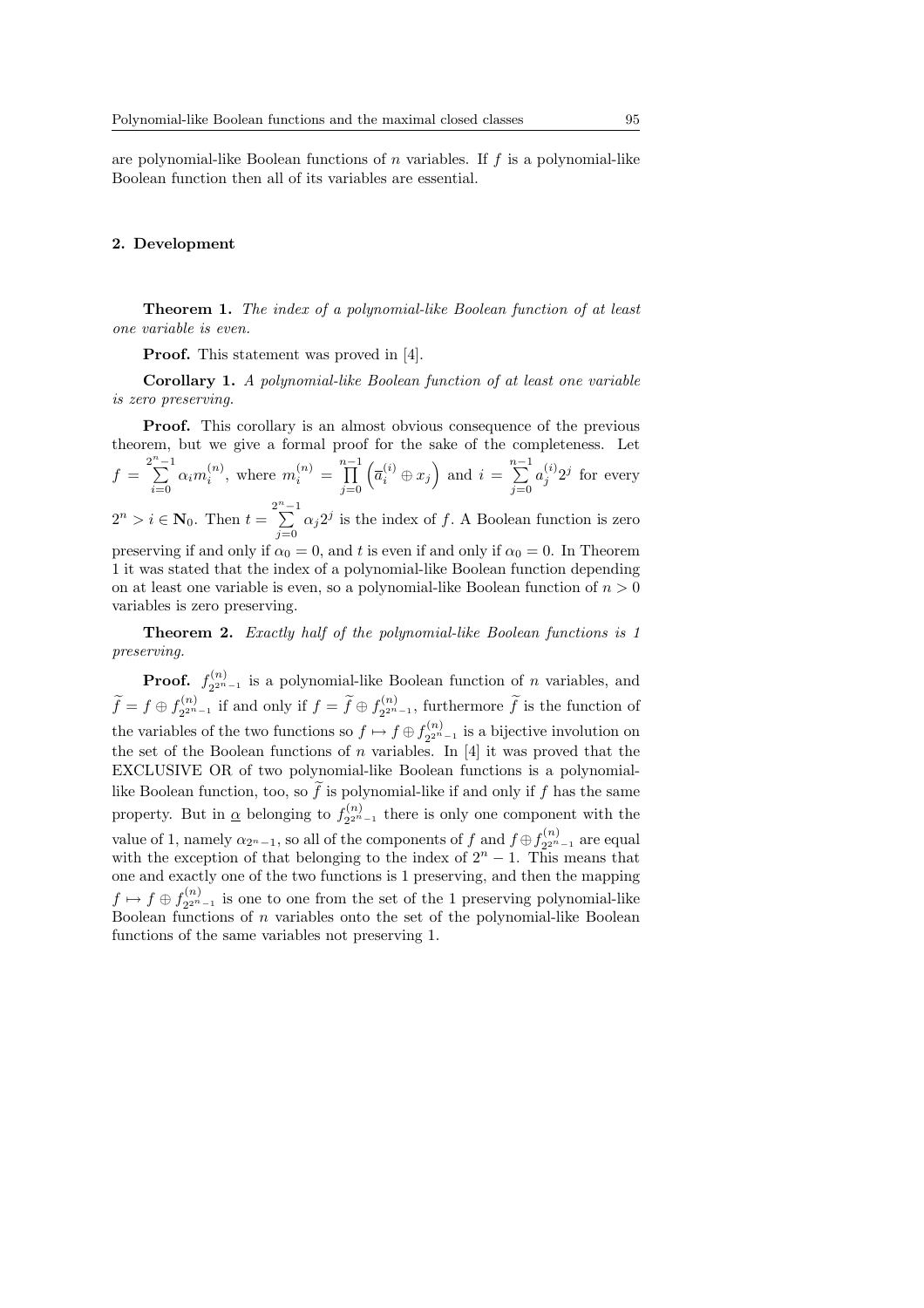Theorem 3. The only self-dual polynomial-like Boolean function is the identity function of one variable.

Proof.

(10) 
$$
\left(f_2^{(1)}(x_0)\right)^D = \overline{f}_2^{(1)}(\bar{x}_0) = \overline{\bar{x}}_0 = x_0 = f_2^{(1)}(x_0),
$$

so the identity function of one variable, that is the only proper polynomial-like Boolean function of one variable is self-dual.

(11) 
$$
\overline{f}_0^{(0)}\left(\right) = \overline{0} = 1 \neq 0 = f_0^{(0)}\left(\right),
$$

and similarly

(12) 
$$
\overline{f}_1^{(0)}\left(\right) = \overline{1} = 0 \neq 1 = f_1^{(0)}\left(\right),
$$

so none of the Boolean functions of 0 variables is self-dual. Now let  $n \geq 2$ , and let  $\underline{\alpha}$  be the spectrum of the Boolean function  $f$  of  $n$  variables.

(13) 
$$
\underline{\alpha} = \begin{bmatrix} \underline{\alpha}^{(0)} \\ \underline{\alpha}^{(1)} \end{bmatrix},
$$

where both  $\alpha^{(0)}$  and  $\alpha^{(1)}$  are vectors of the  $2^{n-1}$ -dimensional linear space. If f is self-dual, then for  $0 \leq i < 2^{n-1}$ 

(14) 
$$
\alpha_i^{(0)} = \overline{\alpha}_{2^{n-1}-1-i}^{(1)} = 1 \oplus \alpha_{2^{n-1}-1-i}^{(1)},
$$

so

$$
w(\underline{\alpha}) = w(\underline{\alpha}^{(0)}) + w(\underline{\alpha}^{(1)}) =
$$
  
= 
$$
\sum_{i=0}^{2^{n-1}-1} ((1 \oplus \alpha_{2^{n-1}-i}^{(1)}) + \alpha_{2^{n-1}-i}^{(1)}) =
$$
  
= 
$$
\sum_{i=0}^{2^{n-1}-1} ((1 + \alpha_{2^{n-1}-i}^{(1)} - 2 \cdot 1 \cdot \alpha_{2^{n-1}-i}^{(1)}) + \alpha_{2^{n-1}-i}^{(1)}) =
$$
  
= 
$$
\sum_{i=0}^{2^{n-1}-1} (1 - \alpha_{2^{n-1}-i}^{(1)} + \alpha_{2^{n-1}-i}^{(1)}) = \sum_{i=0}^{2^{n-1}-1} 1 = 2^{n-1}
$$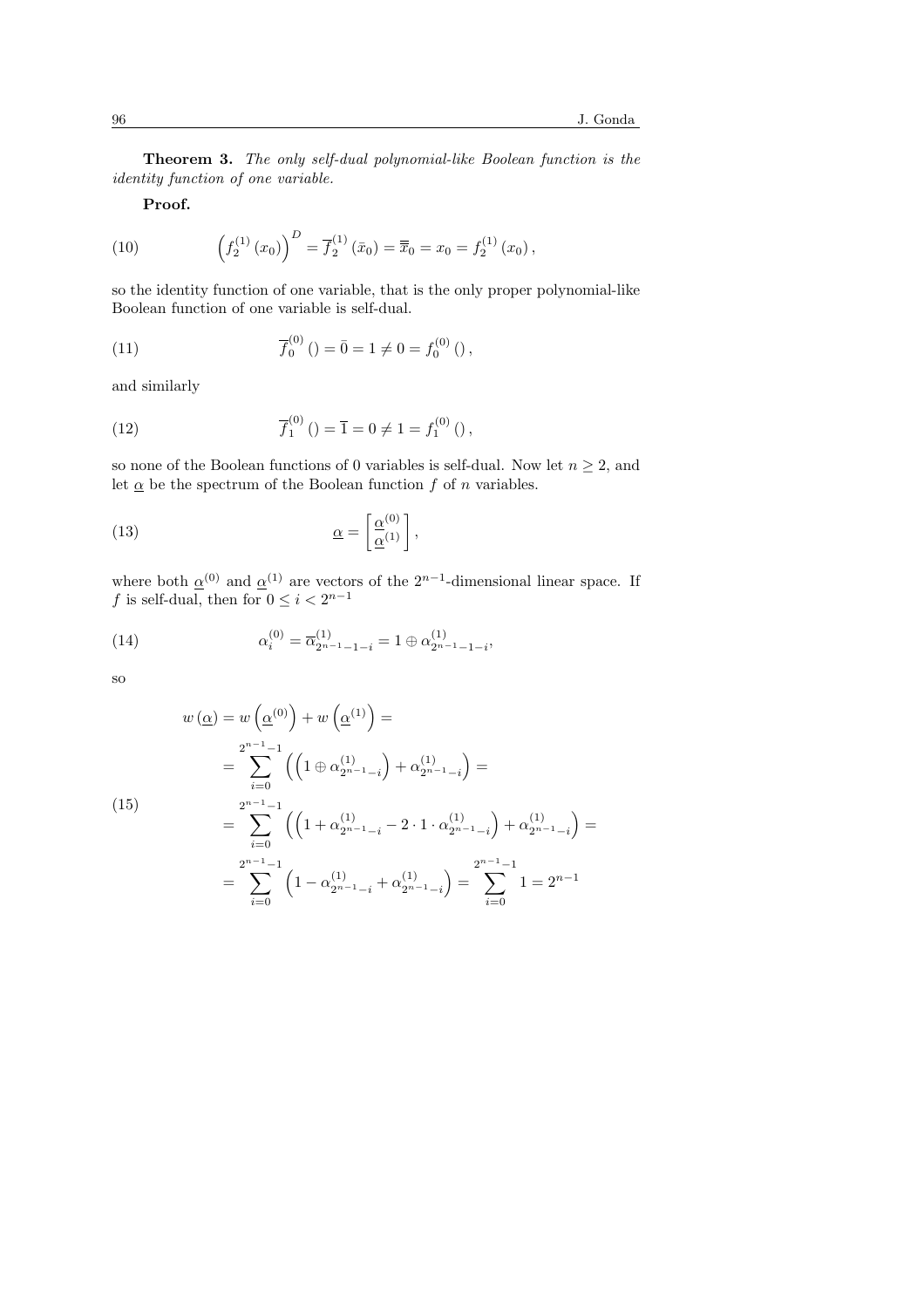and as  $n \geq 2$ , so  $2 \mid 2^{n-1}$ , that is  $w(\underline{\alpha})$  is even. Now let f be polynomial-like. Then  $\alpha_0 = 0$ , because f is zero preserving, so  $\alpha_{2n-1} = 1$ , because f is self-dual. But  $f$  is polynomial-like, so

(16) 
$$
\bigoplus_{i=0}^{2^n-1} \alpha_i = \left(\mathbf{A}^{(n)} \underline{\alpha}\right)_{2^n-1} = k_{2^n-1} = \alpha_{2^n-1} = 1,
$$

and then

(17) 
$$
1 = \bigoplus_{i=0}^{2^{n}-1} \alpha_{i} = \left(\sum_{i=0}^{2^{n}-1} \alpha_{i} \mod 2\right) = (w(\underline{\alpha}) \mod 2),
$$

that means  $w(\alpha)$  is odd. But earlier we saw that this is impossible if f is a self-dual function.

**Theorem 4.** The zero-function, the identity function of one variable and  $x_1 \oplus x_0$  as a function of two variables are linear polynomial-like Boolean functions, and there is no other linear polynomial-like Boolean function. The only affine polynomial-like Boolean function, which is not linear, is the 1 function of zero variables.

Proof. All of the enumerated functions are affine and polynomial-like. Now let  $f$  be a polynomial-like Boolean function of at least one variable. Then f is not degenerative and f is zero preserving, so if f is an affine function, then it is linear, too, and  $f = \bigoplus_{i=0}^{n-1} x_i$ , so the weight of f is equal to n. As f is polynomial-like, so the spectrum of the function has the form of

(18) 
$$
\left[ \frac{\left( \mathbf{A}^{(n-1)} + \mathbf{I}^{(n-1)} \right) \alpha}{\underline{\alpha}} \right],
$$

where  $\alpha$  belongs to the  $2^{n-1}$ -dimensional linear space.

(19) 
$$
f = \bigoplus_{i=0}^{n-1} x_i = x_{n-1} \cdot 1 \oplus \bigoplus_{i=0}^{n-2} x_i,
$$

so  $\alpha_i = 1$  is true only if  $i = 0$ , and then

$$
\left[\begin{array}{c} \left(\mathbf{A}^{(n-1)}+\mathbf{I}^{(n-1)}\right)\underline{\alpha}\\ \underline{\alpha}\end{array}\right]=\left[\begin{array}{c} \left(\mathbf{A}^{(n-1)}+\mathbf{I}^{(n-1)}\right)\underline{e}_{0}^{(n-1)}\\ \underline{e}_{0}^{(n-1)}\end{array}\right]=
$$

.

(20) 
$$
= \sum_{i=1}^{2^{n-1}} e_i^{(n)}
$$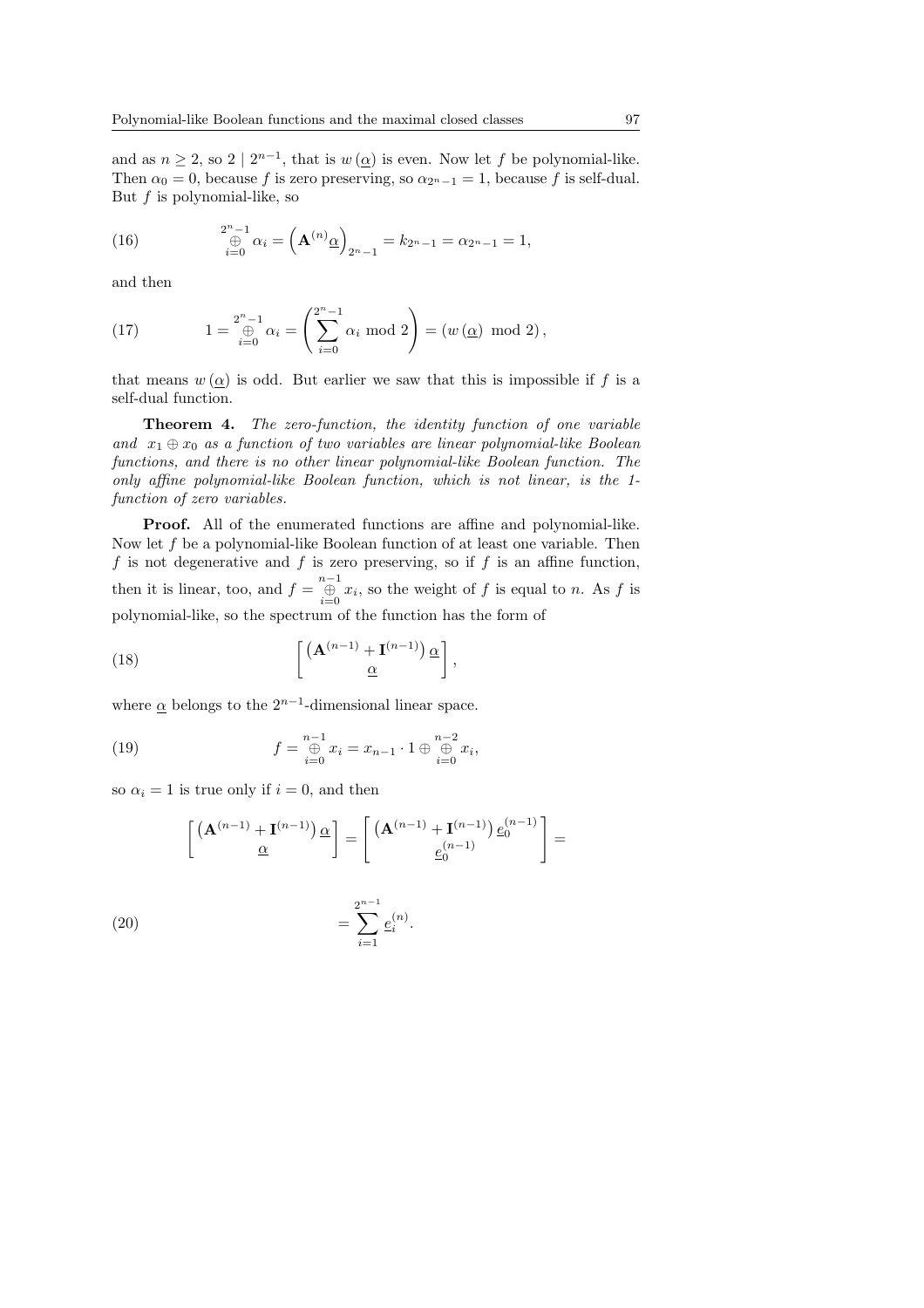From this follows that  $w(f) = 2^{n-1}$ , and so  $n = 2^{n-1}$ . But this is true if and only if  $n = 1$  or  $n = 2$ .

Theorem 5. Every polynomial-like Boolean function of less than two variables is monotone, but in the case when  $n \geq 2$ , for any n there are both monotone and nonmonotone polynomial-like Boolean functions of n variables.

Proof. The zero function, the one function of zero variables and the identity function of one variable  $f_2^{(1)}(x_0) = x_0$  are polynomial-like monotone Boolean functions. As  $\alpha_{2^{n}-1}$  is the only component with the value of 1 in the spectrum of the canonical disjunctive normal form of  $f_{2n}^{(n)}$  $\sum_{2^{2^n-1}}^{(n)}$  (and also in the spectrum of its Zhegalkin polynomial as  $f_{2n}^{(n)}$  $\sum_{2^{2^{n}-1}}^{\infty}$  is polynomial-like for any nonnegative integer  $n$ ), this function is a monotone polynomial-like Boolean function. But f is polynomial-like if and only if  $f \oplus f_{2n}^{(n)}$  $\sum_{2^{2^n-1}}^{\infty}$  is polynomiallike, too, and in the spectra of these two functions differ only the components belonging to the greatest index, so at most one of the two functions can be monotone, if f is not the zero function.

**Remark 1.** Let  $g$  be an arbitrary Boolean function of  $n$  variables indexed from 0 to  $n-1$  and let  $f = x_n q \oplus h$  be the polynomial-like Boolean function of  $n+1$  variables generated by  $g \mapsto f$  is a one to one mapping of the set of the Boolean functions of n variables onto the set of the polynomial-like Boolean functions of  $n+1$  variables. If q is nonmonotone, then f is nonmonotone, too. A Boolean function not preserving the 1 is nonmonotone with exception of the 0 function. Similarly, the Boolean functions containing all of the minterms with exception of at least one of those minterms having exactly one negated variable are nonmonotone, but one preserving if the polynomial is of at least two variables. The number of these latter type of the nonmonotone Boolean functions is  $2<sup>n</sup> - 1$ . As half of the polynomial-like Boolean functions are not 1 preserving, and  $2^{n} - 1 > 1$  if  $n \ge 2$ , so more than half of the polynomial-like Boolean functions of at least three variables are nonmonotone.

Theorem 6. The closure of the set of the polynomial-like Boolean functions is the set of all of the Boolean functions.

Proof. By the earlier results in the set of the polynomial-like Boolean functions there exist not 1 preserving functions, not self-dual functions, nonaffine functions and nonmonotone functions, and the 1-function of zero variables is polynomial-like and it is not zero preserving, so the closure of the polynomiallike Boolean functions is the whole set B of the Boolean functions.

Remark 2. The previous theorem is a direct consequence of the fact that the 1 function of zero variables, the AND function and the EXCLUSIVE OR function of two variables are polynomial-like and the set of these three Boolean functions is a basis of the set  $B$  of all of the Boolean functions.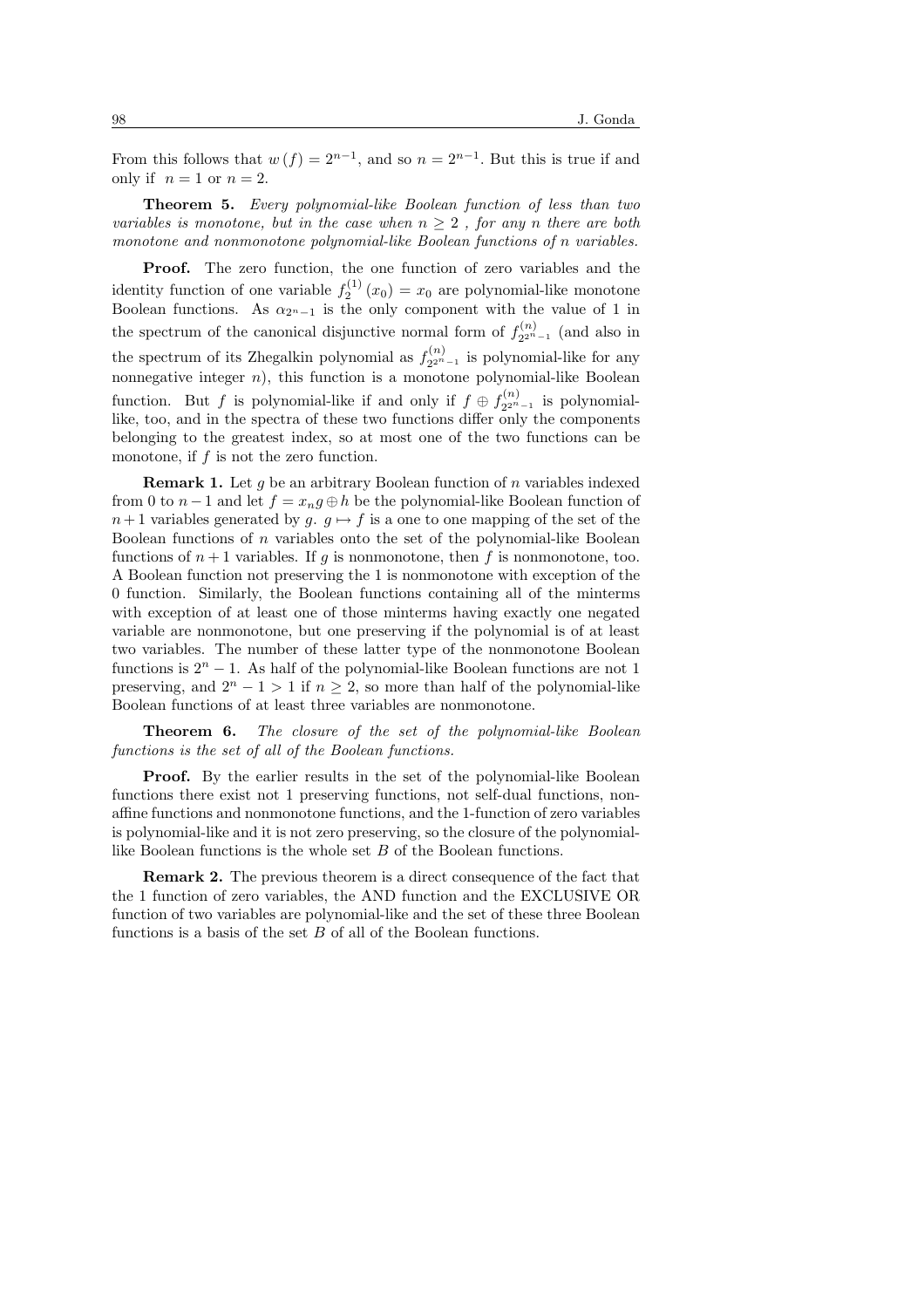Corollary 2. The set of the polynomial-like Boolean functions of n given variables is closed if and only if  $n \leq 1$ .

Proof. The closure of the set of the 0 and the 1 function of zero variables, as well as the closure of the set of the 0 and the identity function of one variables are themselves, so these sets are closed for the superposition of functions from these sets. At the same time if  $n \geq 2$ , then  $f_{2^{2n}}^{(n)}$  $f_{2^{2^n}-2}^{(n)}$  and  $f_{2^{2^n}}^{(n)}$  $x_2^{(n)}$ <sub>2<sup>2n</sup>-1</sub> are polynomiallike. Substituting  $x_{n-1}$  by the latter function in  $f_{2^{2^n}}^{(n)}$  $\frac{2^{n}}{2^{2^{n}}-2}$  we get

(21)  
\n
$$
f_{2^{2^{n}}-2}^{(n)}\left(f_{2^{2^{n}}-1}^{(n)}, x_{n-2}, \dots, x_0\right) = \sum_{i=0}^{n-2} x_i + \prod_{i=0}^{n-1} x_i =
$$
\n
$$
= \sum_{i=0}^{n-2} \left(x_i + x_i \prod_{j=0}^{n-1} x_j\right) =
$$
\n
$$
= \sum_{i=0}^{n-2} x_i = f_{2^{2^{n-1}}-2}^{(n-1)}\left(x_{n-2}, \dots, x_0\right)
$$

and then we can see that the Boolean function of  $n$  variables on the left side of the expression is degenerated in one of its variables, so this function is not polynomial-like.

**Theorem 7.** For any  $n > 3$  there exist polynomial-like Boolean functions which are simultaneously not 1 preserving, not self-dual, nonaffine and nonmonotone.

Proof. All of the polynomial-like Boolean functions of more than two variables are zero preserving, not self-dual, nonaffine, and half of the polynomiallike Boolean functions of these variables are not 1 preserving, so if such a function is not the zero function, then it is nonmonotone. For instance for any *n* greater than 2  $f_{2n}^{(n)}$  $2^{2^{n}-1}-2$  is a polynomial-like Boolean function and it is not the zero function, and as  $2^{2^{n}-1} - 2 < 2^{2^{n}-1}$ , so  $\alpha_{2^{n}-1} = 0$  in the spectrum of the canonical disjunctive normal form of  $f_{2n}^{(n)}$  $x_2^{(n)}$ <sub>2<sup>2n</sup>-1<sub>-2</sub></sub>. From this follows that  $f_{2n}^{(n)}$  $\frac{2^{2n}-1}{2^{2n}-1}$  is not 1 preserving.

Corollary 3. There exists a basis of the set of Boolean functions containing two polynomial-like Boolean functions, from which one is the 1 function of zero variables.

Proof. The 1 function of zero variables is a polynomial-like Boolean function not preserving the 0, but preserving the 1 for instance. From Theorem 7 it follows that there exist polynomial-like Boolean functions, which are not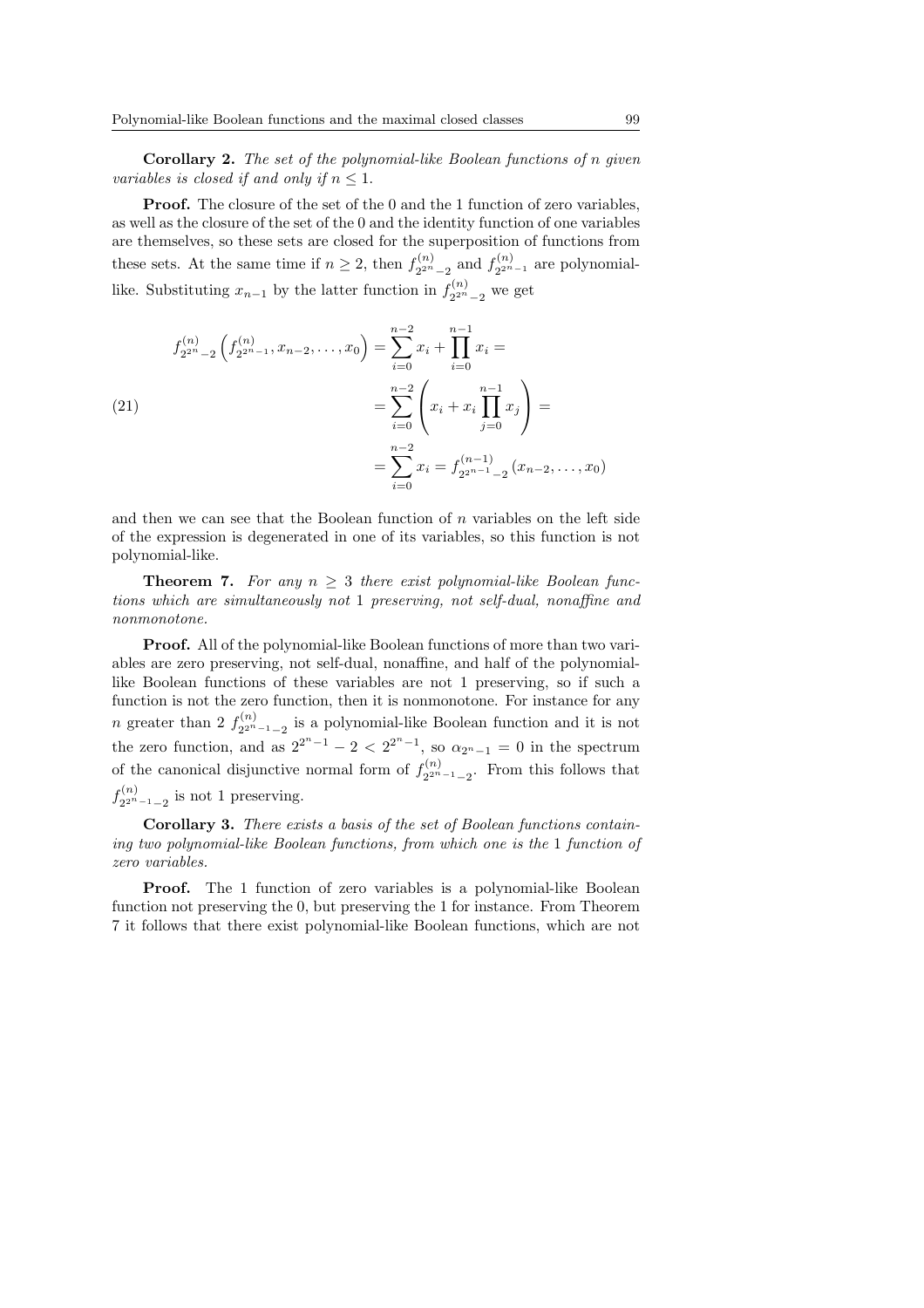1 preserving, not self-dual, nonaffine and nonmonotone, but these functions must be 0 preserving, so such a function in itself is not a basis, but with the 1 function of zero variables they can generate all of the Boolean functions.

**Theorem 8.** The linear part of a polynomial-like Boolean function of  $n$ variables is either  $l_f = 0$  or  $l_f = \bigoplus_{i=0}^{n-1} x_i$ . Exactly half of the polynomial-like Boolean functions of at least one variable belong to one of these two groups. The affine part of a Boolean function of at least one variable is equal to the linear part of that function.

**Remark 3.** Let  $p = \bigoplus_{i=0}^{2^n-1} k_i S_i^{(n)}$  be the Zhegalkin-polynomial of the Boolean function f of n variables. Then  $l_f = \bigoplus_{i=0}^{n-1} k_{2^i} x_i$  is the linear part of f, and the affine part of f is  $a_f = k_0 \oplus l_f$ .

**Proof.** For  $n = 0$  the statement is obviously true, so let  $n > 0$ .  $f^{(n)}$  is polynomial-like if and only if its spectrum  $\alpha$  belongs to the linear space spanned by the columns of the matrix

(22) 
$$
\mathbf{U}^{(n)} = \begin{bmatrix} \mathbf{A}^{(n-1)} + \mathbf{I}^{(n-1)} \\ \mathbf{I}^{(n-1)} \end{bmatrix}.
$$

In the rows of  $\mathbf{A}^{(n-1)}$  belonging to the indices  $2^k$ , where  $n-1 > k \in \mathbf{N}_0$ ,  $A_{2k}^{(n-1)}$  $\binom{(n-1)}{2^k,0} = 1$  and  $A_{2^k,2^k}^{(n-1)}$  $\lambda_{2^k,2^k}^{(n-1)} = 1$ , and  $A_{2^k,j}^{(n-1)}$  $\mathbb{R}^{(n-1)}_{2^k,j} = 0$  for any other  $2^{n-1} > j \in \mathbb{N}$ , so  $A^{(n-1)}_{2k,i}$  $\mathbf{A}^{(n-1)} = 1$  is true in the matrix  $\mathbf{A}^{(n-1)} + \mathbf{I}^{(n-1)}$  if and only if  $j = 0$ . Then it is true in  $\mathbf{U}^{(n)}$ , too, that  $U_{\alpha k}^{(n)}$  $z_{2^k,l}^{(n)} = 1$  if and only if  $l = 0$ , where now  $n > l \in \mathbb{N}_0$ , as if  $l < n-1$ , then in  $\mathbf{U}^{(n)}$  the rows with the indices of  $2^l$  are the rows belonging to the indices of 2<sup>l</sup> in the matrix  $\mathbf{A}^{(n-1)} + \mathbf{I}^{(n-1)}$ , and if  $l = n-1$  then this row is the row of the identity matrix  $I^{(n-1)}$  indexed by 0. Now suppose  $f^{(n)}$ is polynomial-like, and  $\alpha_{2r} = 1$  for a  $0 \leq r < n$ . By the previous results it is possible only if  $c_0 = 1$  in  $\underline{\alpha} = \mathbf{U}^{(n)} \underline{c} = \sum_{n=1}^{2^{n-1}-1}$  $\sum_{i=0}^{\infty} c_i \underline{U}_i^{(n)}$ . But in that case  $\alpha_{2^t} = 1$ for all of  $n > t \in \mathbb{N}_0$ .

If in the spectrum  $\underline{\alpha} = \mathbf{U}^{(n)}\underline{c}$  of the polynomial-like Boolean function f of n variables  $c_0 = 0$ , then the linear part of the function is the 0 function, while in the case when  $c_0 = 1$  this linear part is equal to  $\bigoplus_{i=0}^{n-1} x_i$ . This means that exactly for half of the polynomial-like Boolean functions of  $n$  variables  $0$  is the linear part.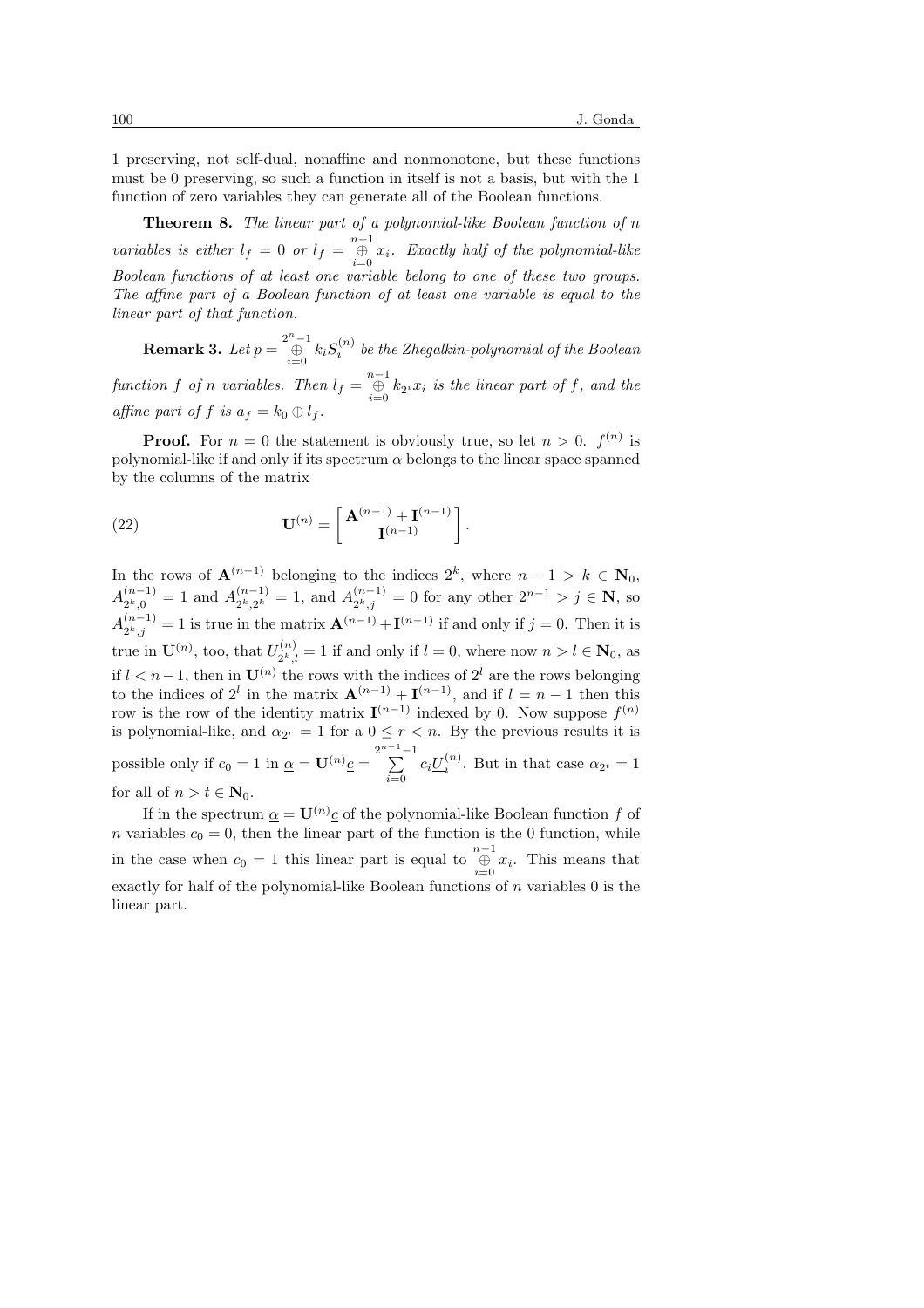As a polynomial-like Boolean function with at least one variable is 0 preserving, the constant member in its Zhegalkin polynomial is 0, so the linear and the affine part of a polynomial-like Boolean function of at least one variable are equal.

**Example 1.** Let  $n = 3$ , then there are altogether  $2^{2^{3-1}} = 16$  polynomiallike Boolean functions of three variables. These functions and their properties can be seen in Table 1. Now we can easily give all of the bases consisting of two functions of at most three variables. One of the two functions must be

# Table 1.

the one-function of zero variables as this is the only polynomial-like Boolean function not preserving 0. Now we have to find polynomial-like Boolean functions of at most three variables having all of the further properties. The only one variable polynomial-like Boolean function is the identity function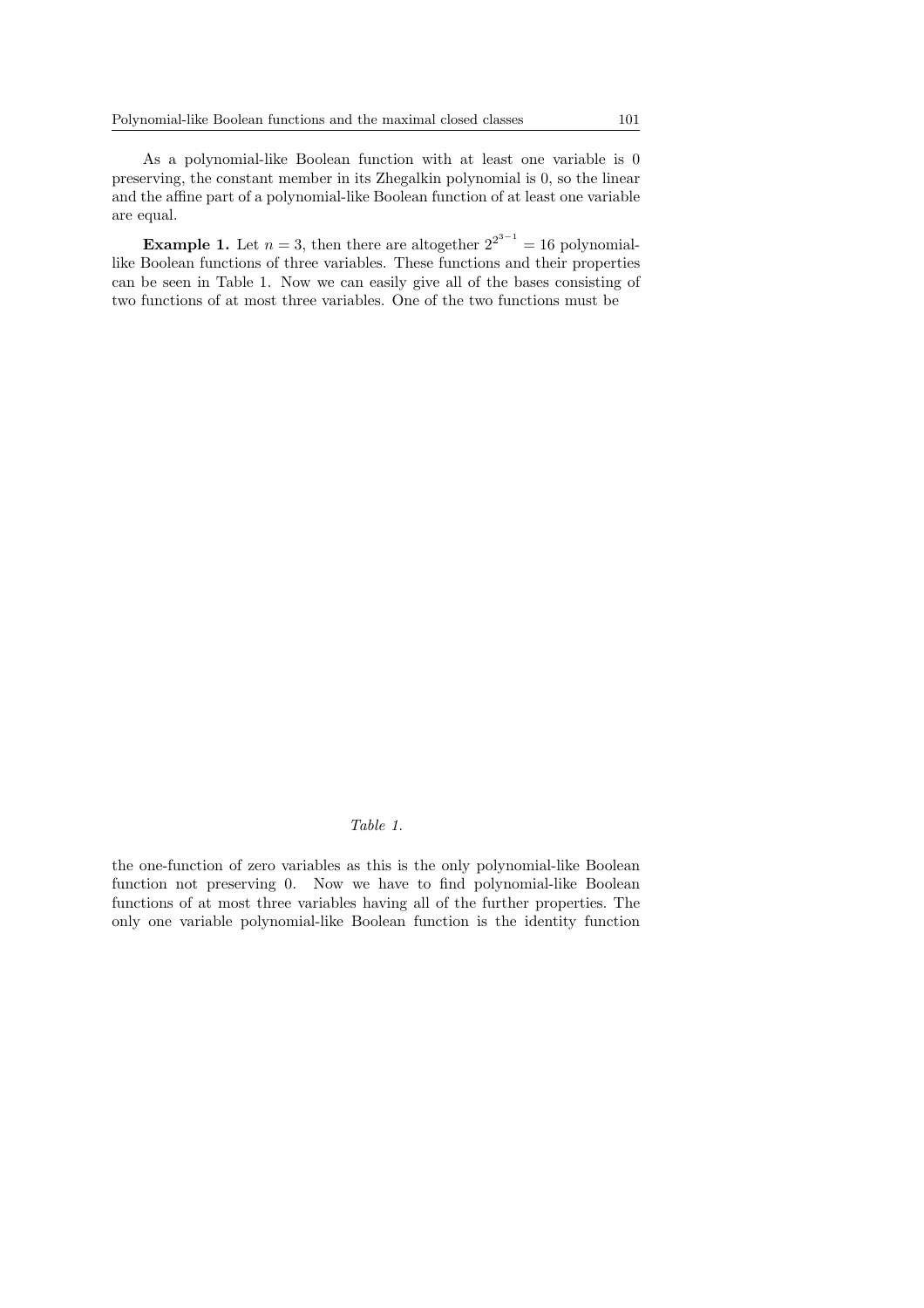which is 1-preserving. The zero function of two variables, the EXCLUSIVE OR function, the AND and the OR functions of two variables are the two variable polynomial-like Boolean functions. Three of them are monotone and the fourth, the EXCLUSIVE OR function is linear, so none of them can belong to a basis with two functions. The last eight functions in Table 1 are 1 preserving and the first is monotone, but each other function in Table 1 is suitable for our purpose as they are not 1-preserving, not self-dual, nonlinear and nonmonotone. Let us consider these functions. The set of these functions is  $A =$ n monotone. Let us consider these function  $f_{30}^{(3)}$ ,  $f_{40}^{(3)}$ ,  $f_{54}^{(3)}$ ,  $f_{72}^{(3)}$ ,  $f_{86}^{(3)}$ ,  $f_{96}^{(3)}$ ,  $f_{126}^{(3)}$ .

(23)  
\n
$$
f_{30}^{(3)} = \overline{x}_2 \overline{x}_1 x_0 + \overline{x}_2 x_1 \overline{x}_0 + \overline{x}_2 x_1 x_0 + x_2 \overline{x}_1 \overline{x}_0 =
$$
\n
$$
= \overline{x}_2 (\overline{x}_1 x_0 + x_1 \overline{x}_0 + x_1 x_0) + x_2 \overline{x}_1 \overline{x}_0 =
$$
\n
$$
= \overline{x}_2 (x_1 + x_0) + x_2 \overline{x}_1 + x_0 = x_2 \oplus (x_1 + x_0).
$$

As polynomial-like Boolean functions are invariant with respect to the permutations of their variables (see in [3]), and the above function is symmetrical in  $x_1$  and  $x_0$ , so we have three different polynomial-like Boolean functions of the same form. The weight of these functions is four, and in A there are exactly three functions containing four 1's in their spectra,  $f_{30}^{(3)}$ ,  $f_{54}^{(3)}$  and  $f_{86}^{(3)}$ . The next function in A is  $f_{40}^{(3)}$ :

(24) 
$$
f_{40}^{(3)} = \overline{x}_2 x_1 x_0 + x_2 \overline{x}_1 x_0 =
$$

$$
= (\overline{x}_2 x_1 + x_2 \overline{x}_1) x_0 = (x_2 \oplus x_1) x_0
$$

and again we have three similar functions, namely  $f_{40}^{(3)}$ ,  $f_{72}^{(3)}$  and  $f_{96}^{(3)}$ . Finally  $f_{126}^{(3)}$  is a function the weight of which is equal to 6 and this is the only fuction in A with this property. (By the proof of Theorem 7 the *n*-variable  $f_{2n}^{(n)}$  $\frac{2^{2n}-1}{2^{2n}-1}$  is always polynomial-like, if  $n \geq 3$ , and now  $n = 3$ , so  $2^{2^{n}-1} - 2 = 126$ ). Now

(25) 
$$
f_{126}^{(3)} = \overline{\overline{x}_2 \overline{x}_1 \overline{x}_0 + x_2 x_1 x_0} = (\overline{x}_2 + \overline{x}_1 + \overline{x}_0) (x_2 + x_1 + x_0).
$$

Altogether we have three different classes containing seven different bases consisting of two polynomial-like Boolean functions of at most three variables, more exactly consisting of a zero variable and a three variable polynomial-like Boolean function. These bases are shown in Table 2.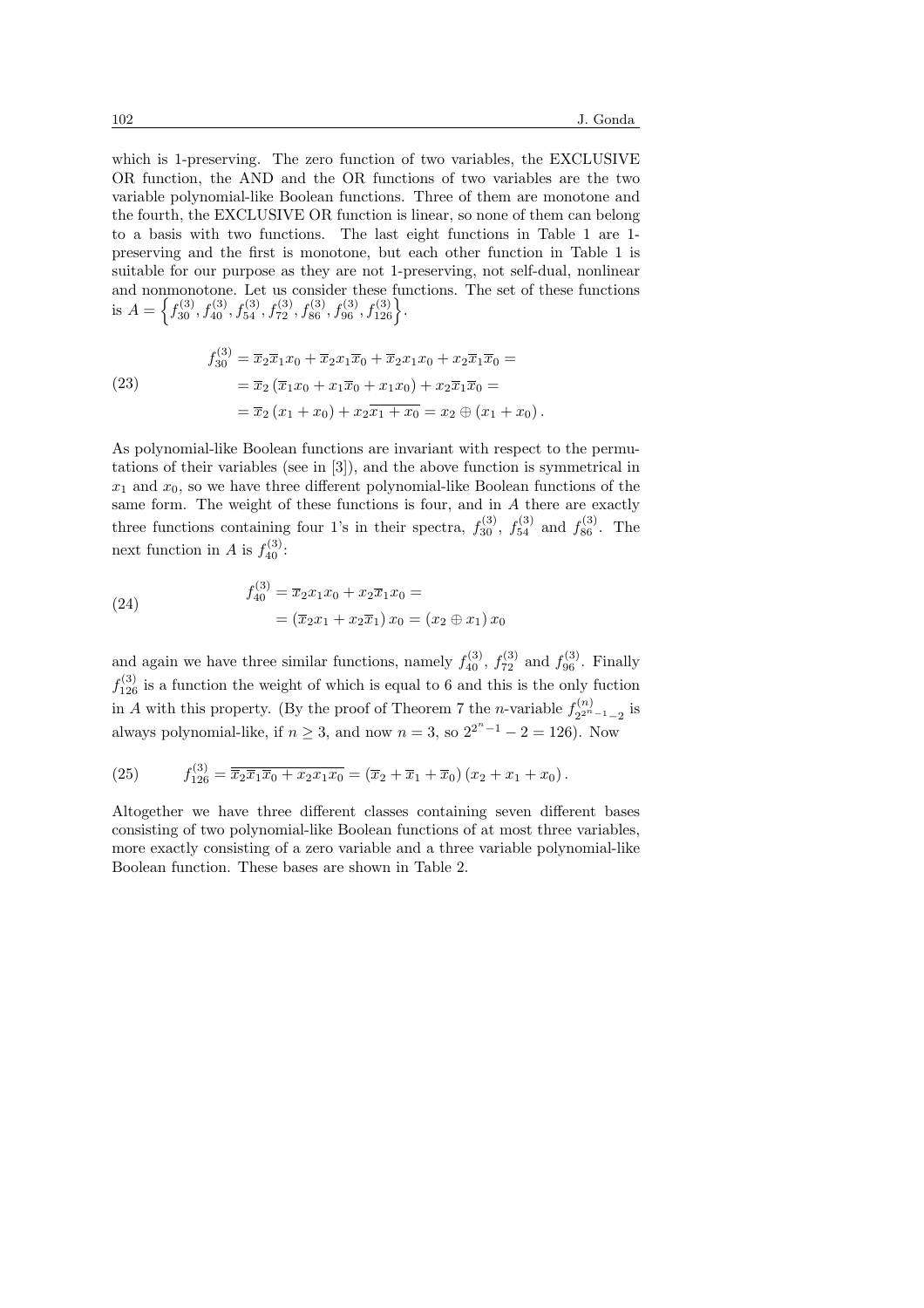$$
\begin{aligned}\n\left\{f_1^{(0)}, f_{30}^{(3)}\right\} &= \left\{1, x_2 \oplus (x_1 + x_0)\right\} \\
\left\{f_1^{(0)}, f_{40}^{(3)}\right\} &= \left\{1, (x_2 \oplus x_1) \, x_0\right\} \\
\left\{f_1^{(0)}, f_{54}^{(3)}\right\} &= \left\{1, x_1 \oplus (x_0 + x_2)\right\} \\
\left\{f_1^{(0)}, f_{72}^{(3)}\right\} &= \left\{1, (x_0 \oplus x_2) \, x_1\right\} \\
\left\{f_1^{(0)}, f_{86}^{(3)}\right\} &= \left\{1, x_0 \oplus (x_2 + x_1)\right\} \\
\left\{f_1^{(0)}, f_{96}^{(3)}\right\} &= \left\{1, (x_1 \oplus x_0) \, x_2\right\} \\
\left\{f_1^{(0)}, f_{126}^{(3)}\right\} &= \left\{1, (\overline{x}_2 + \overline{x}_1 + \overline{x}_0) \, (x_2 + x_1 + x_0)\right\}\n\end{aligned}
$$

| Table |  |
|-------|--|
|-------|--|

### 3. Conclusion

Although there are infinitely many Boolean functions, but the minimal generating systems, the bases of them are always finite and contain at most four functions. In the article above we pointed out that there are bases containing only polynomial-like Boolean functions and among such bases we can find two element ones, too. As all of the nonconstant polynomial-like Boolean functions are zero-preserving, there is no basis containing only one polynomiallike Boolean function, but one of the two functions of a basis consisting of two polynomial-like Boolean functions is always the simplest possible, namely the constant 1-function of zero variables. There are infinitely many such bases, as for instance  $\{1, f_{2^{2^n-1}-2}^{(n)}\}$  is a basis for any integer  $n \geq 3$  (see Theorem 7).

#### References

[1] Akers S.H., On a theory of Boolean functions, J. SIAM., 7(1959), 487- 498.